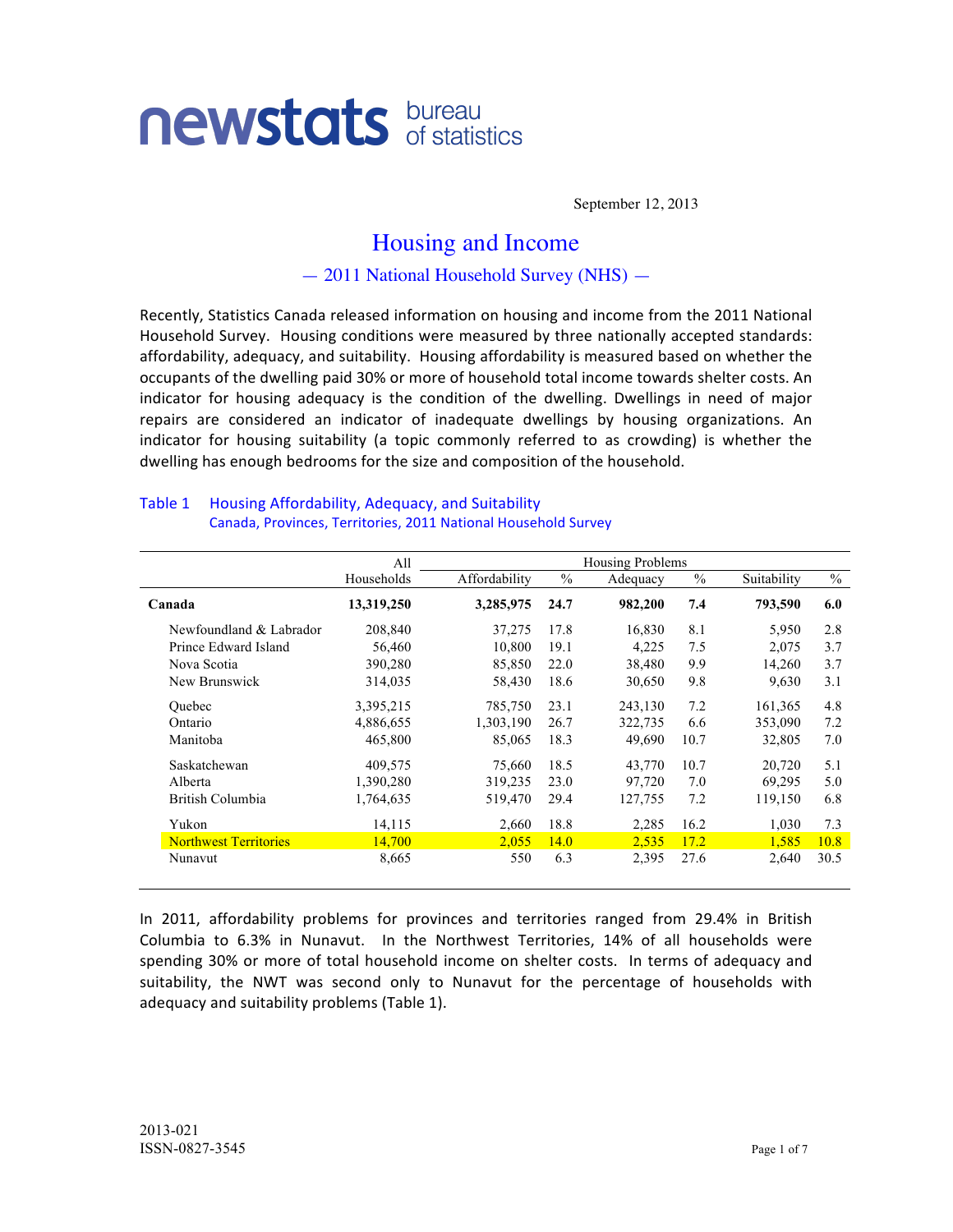|                              | No. of<br>Hhds with |                          |                | No. of<br>Occupied |                          |      |                          |         |
|------------------------------|---------------------|--------------------------|----------------|--------------------|--------------------------|------|--------------------------|---------|
|                              | Income              | Affordability            | $\frac{0}{0}$  | Dwellings          | Adequacy                 | $\%$ | Suitability              | $\%$    |
| <b>Northwest Territories</b> | 14,465              | 2,055                    | 14.2           | 14,700             | 2,535                    | 17.2 | 1,585                    | 10.8    |
| <b>Beaufort Delta</b>        | 2,345               | 335                      | 14.3           | 2,365              | 545                      | 23.0 | 310                      | 13.1    |
| Aklavik                      | 155                 | 10                       | 6.5            | 155                | 45                       | 29.0 | 15                       | 9.7     |
| Fort McPherson               | 240                 | $20\,$                   | 8.3            | 245                | 60                       | 24.5 | 40                       | 16.3    |
| Inuvik                       | 1,355               | 250                      | 18.5           | 1,360              | 245                      | 18.0 | 140                      | 10.3    |
| Paulatuk                     | 90                  | 15                       | 16.7           | 90                 | 40                       | 44.4 | 30                       | 33.3    |
| Sachs Harbour                | $\mathbf X$         | $\mathbf X$              |                | 40                 | 10                       | 25.0 | $\overline{\phantom{a}}$ |         |
| Tsiigehtchic                 | $\mathbf X$         | $\mathbf X$              |                | 65                 | 20                       | 30.8 | 10                       | 15.4    |
| Tuktoyaktuk                  | 260                 | 25                       | 9.6            | 265                | 80                       | 30.2 | 50                       | 18.9    |
| Ulukhaktok                   | 145                 | 10                       | 6.9            | 140                | 45                       | 32.1 | 15                       | 10.7    |
| <b>Dehcho</b>                | 1,060               | 125                      | 11.8           | 1,165              | 305                      | 26.2 | 140                      | 12.0    |
| Fort Liard                   | 150                 | 20                       | 13.3           | 150                | 50                       | 33.3 | 25                       | 16.7    |
| Fort Providence              | 260                 | 35                       | 13.5           | 265                | 105                      | 39.6 | 40                       | 15.1    |
| Fort Simpson                 | 515                 | 60                       | 11.7           | 520                | 95                       | 18.3 | 45                       | 8.7     |
| Hay River Reserve            | $\frac{1}{2}$       | $\overline{a}$           |                | 90                 | 30                       | 33.3 | 10                       | 11.1    |
| Kakisa                       | $\mathbf X$         | $\mathbf X$              |                | 15                 | 10                       | 66.7 | $\overline{\phantom{a}}$ |         |
| Nahanni Butte                | $\mathbf X$         | $\mathbf X$              |                | 30                 | 10                       | 33.3 | 10                       | 33.3    |
| <b>Trout Lake</b>            | $\mathbf x$         | $\mathbf x$              |                | 25                 | $\overline{\phantom{a}}$ | L,   | $\overline{\phantom{a}}$ |         |
| Sahtu                        | 805                 | 75                       | 9.3            | 825                | 290                      | 35.2 | 150                      | 18.2    |
| Colville Lake                | $\mathbf X$         | $\mathbf{x}$             |                | 35                 | 30                       | 85.7 | 10                       | 28.6    |
| Déline                       | 150                 | 20                       | 13.3           | 160                | 50                       | 31.3 | 45                       | 28.1    |
| Fort Good Hope               | 170                 | 25                       | 14.7           | 180                | 80                       | 44.4 | 25                       | 13.9    |
| Norman Wells                 | 310                 | 20                       | 6.5            | 310                | 85                       | 27.4 | 15                       | 4.8     |
| Tulita                       | 145                 | 20                       | 13.8           | 140                | 45                       | 32.1 | 55                       | 39.3    |
| <b>South Slave</b>           | 2,655               | 325                      | 12.2           | 2,665              | 510                      | 19.1 | 175                      | 6.6     |
| Enterprise                   | $\mathbf X$         | $\mathbf X$              |                | 40                 | 10                       | 25.0 | $\overline{a}$           |         |
| Fort Resolution              | 180                 | 20                       | 11.1           | 185                | 90                       | 48.6 | 25                       | 13.5    |
| Fort Smith                   | 770                 | 85                       | 11.0           | 770                | 150                      | 19.5 | 40                       | 5.2     |
| Hay River                    | 1,420               | 175                      | 12.3           | 1,420              | 195                      | 13.7 | 75                       | 5.3     |
| Łutselk'e                    | 105                 | 20                       | 19.0           | 100                | 25                       | 25.0 | 15                       | 15.0    |
| Tłjcho                       | 630                 | 65                       | 10.3           | 680                | 205                      | 30.1 | 240                      | 35.3    |
| Behchokò                     | 410                 | 50                       | 12.2           | 455                | 155                      | 34.1 | 175                      | 38.5    |
| Gamètì                       | 65                  | $\overline{\phantom{a}}$ | $\overline{a}$ | 65                 | 10                       | 15.4 | 20                       | 30.8    |
| Wekweètì                     | $\mathbf X$         | $\mathbf X$              |                | 30                 | 10                       | 33.3 | $\overline{a}$           |         |
| Whati                        | 120                 | 10                       | 8.3            | 125                | 30                       | 24.0 | 40                       | 32.0    |
| Yellowknife Area             | 6,960               | 1,135                    | 16.3           | 7,000              | 675                      | 9.6  | 570                      | 8.1     |
| Detah                        | $\mathbf X$         | $\mathbf X$              |                | 70                 | 20                       | 28.6 | 15                       | 21.4    |
| Yellowknife                  | 6,905               | 1,125                    | 16.3           | 6,935              | 655                      | 9.4  | 555                      | $8.0\,$ |
|                              |                     |                          |                |                    |                          |      |                          |         |

#### Table 2 Housing Affordability and Adequacy Northwest Territories, Communities, 2011 National Household Survey

'x' - data are suppressed to meet confidentiality requirements of the Statistics Act

'-' - data are not available

Housing adequacy is the most prevalent problem in the communities of the NWT. Table 2 shows that in the NWT, about 17% of residents reported their homes as being in need of major repairs. This number varies between communities and ranges from 85.7% in Colville Lake to 9.4% in Yellowknife. Affordability problems are generally less common in smaller NWT communities with the exception of Lutselk'e (19.0%). In Inuvik, 18.5% of households had affordability issues, higher than the other regional centres of Fort Smith (11.0%) and Hay River (12.3%) and higher than Yellowknife (16.3%). Suitability problems were more common in smaller NWT communities and ranged from 38.5% of households in Behchoko to 4.8% in Norman Wells.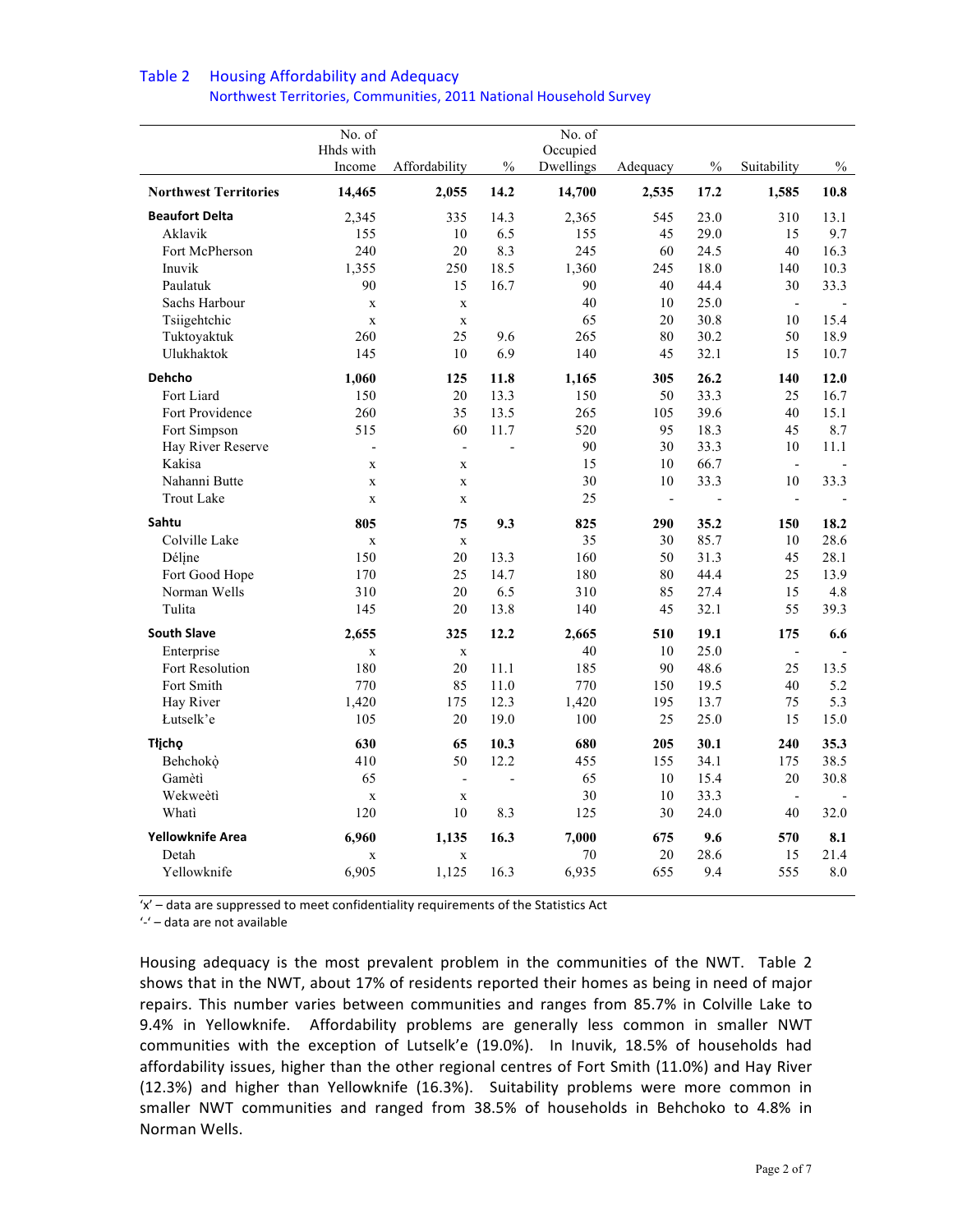In 2011, in the NWT, of the 14,700 total households, 51.5% owned houses, 47.4% rented, and 1% lived in band housing. In comparison to other provinces and territories, households who owned their home was highest in Newfoundland & Labrador at 77.5% and lowest in Nunavut at 21.0%. Unlike in other provinces and territories, the ratio of owners to renters in Northwest Territories was the closest to an even split (51.5% to 47.4%) (Table 3).

|                              | All        | Owned     |        | Rented    |        | <b>Band Housing</b> |                |
|------------------------------|------------|-----------|--------|-----------|--------|---------------------|----------------|
|                              | Households | $^{(#)}$  | $(\%)$ | $^{(#)}$  | $(\%)$ | (# )                | $(\%)$         |
| Canada                       | 13,319,250 | 9,185,845 | 69.0   | 4,078,225 | 30.6   | 55,180              | 0.4            |
| Newfoundland & Labrador      | 208,845    | 161,860   | 77.5   | 46,545    | 22.3   | 435                 | 0.2            |
| Prince Edward Island         | 56,460     | 41,455    | 73.4   | 14,915    | 26.4   | 95                  | 0.2            |
| Nova Scotia                  | 390,280    | 276,200   | 70.8   | 111,865   | 28.7   | 2,210               | 0.6            |
| New Brunswick                | 314,035    | 237,565   | 75.6   | 74,665    | 23.8   | 1,795               | 0.6            |
| <b>Ouebec</b>                | 3,395,220  | 2,077,640 | 61.2   | 1,311,200 | 38.6   | 6,380               | 0.2            |
| Ontario                      | 4,886,655  | 3,491,320 | 71.4   | 1,389,915 | 28.4   | 5,415               | 0.1            |
| Manitoba                     | 465,800    | 326,435   | 70.1   | 127,220   | 27.3   | 12,150              | 2.6            |
| Saskatchewan                 | 409,575    | 297,230   | 72.6   | 100,995   | 24.7   | 11,345              | 2.8            |
| Alberta                      | 1,390,280  | 1,022,645 | 73.6   | 357,950   | 25.7   | 9,690               | 0.7            |
| British Columbia             | 1,764,630  | 1,234,710 | 70.0   | 525,000   | 29.8   | 4,925               | 0.3            |
| Yukon                        | 14,115     | 9,385     | 66.5   | 4,140     | 29.3   | 590                 | 4.2            |
| <b>Northwest Territories</b> | 14,700     | 7.570     | 51.5   | 6,975     | 47.4   | 150                 | 1.0            |
| Nunavut                      | 8,660      | 1,820     | 21.0   | 6,845     | 79.0   |                     | $\blacksquare$ |

## Table 3 Housing Tenure

))))))))))))))))))Canada,)Provinces,)Territories,)2011)National)Household)Survey

In the Northwest Territories, affordability varies between renters and owners. Table 4 shows that in 2011, about 18% of renters and 10% of owners were spending more than the affordability benchmark of 30% or more of their income on shelter. Amongst different household types, 24.7% of owners in non-family households were spending more than 30% of their income on shelter compared to owners in family households (7.0%). With renters, the gap between non-family and family households was smaller with 22.3% versus 15.9% having affordability issues.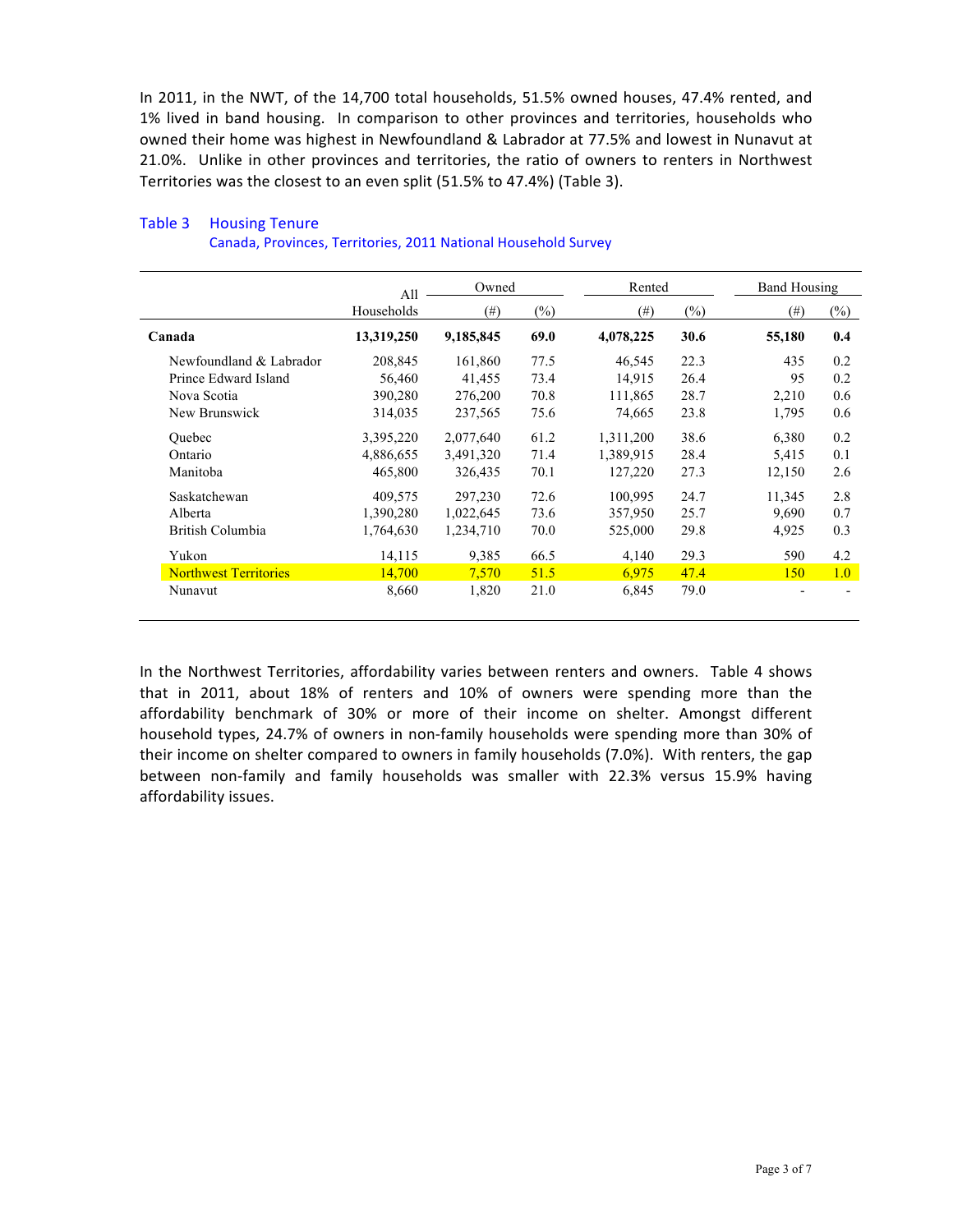#### Table 4 Housing Affordability by Household Type ))))))))))))))))))Northwest Territories,)2011)National)Household)Survey)

|                               |        |         |       |        |            | Income on Shelter | Spending 30% or More of Household |      |
|-------------------------------|--------|---------|-------|--------|------------|-------------------|-----------------------------------|------|
|                               |        |         |       |        | Owner      |                   | Renter                            |      |
|                               |        | Band    | Total | Total  | Households |                   | Households                        |      |
|                               | Total  | housing | Owned | Rented | #          | $\%$              | #                                 | $\%$ |
| Total households              | 14,700 | 150     | 7,575 | 6,975  | 770        | 10.2              | 1,280                             | 18.4 |
| Family households             | 10.495 | 105     | 6,175 | 4,220  | 430        | 7.0               | 670                               | 15.9 |
| One family only households    | 9,030  | 85      | 5,280 | 3,670  | 395        | 7.5               | 610                               | 16.6 |
| Couple family households      | 7,400  | 45      | 4,665 | 2,685  | 275        | 5.9               | 380                               | 14.2 |
| Lone-parent family households | 1,625  | 40      | 610   | 980    | 120        | 19.7              | 235                               | 24.0 |
| Other family households       | 1,470  | 20      | 900   | 550    | 35         | 3.9               | 55                                | 10.0 |
| Non-family households         | 4,205  | 45      | 1,395 | 2,760  | 345        | 24.7              | 615                               | 22.3 |
| One person households         | 3,430  | 45      | 1,180 | 2,200  | 325        | 27.5              | 490                               | 22.3 |
| Two or more person households | 770    | -       | 215   | 560    | 15         | 7.0               | 120                               | 21.4 |

Although shelter costs are high, income is a major factor affecting affordability. In 2010, the average income in NWT was \$54,717; the highest compared to other provinces and territories. Median income, where exactly one half of income falls below and the other half above, was \$44,186 for NWT and \$29,878 for Canada (Table 5).

#### Table 5 Average and Median Personal Income

|                              | Income $(\$)$ |        |
|------------------------------|---------------|--------|
|                              | Average       | Median |
| Canada                       | 40,650        | 29,878 |
| Newfoundland & Labrador      | 35,089        | 25,279 |
| Prince Edward Island         | 33,923        | 27,762 |
| Nova Scotia                  | 35,478        | 27,570 |
| New Brunswick                | 34,110        | 26,582 |
| Quebec                       | 36,352        | 28,099 |
| Ontario                      | 42,264        | 30,526 |
| Manitoba                     | 36,696        | 29,029 |
| Saskatchewan                 | 40,798        | 31,408 |
| Alberta                      | 50,956        | 36,306 |
| British Columbia             | 39,415        | 28,765 |
| Yukon                        | 47,222        | 40,391 |
| <b>Northwest Territories</b> | 54,717        | 44,186 |
| Nunavut                      | 43,305        | 25,662 |

)))))))))))))))))Canada,)Provinces,)Territories,)2011)National)Household)Survey

Table 6 presents average income in the NWT by communities. Despite the high average income in the NWT, there are variations within the NWT. When comparing communities within a region, average income is generally higher in the regional center than outlying communities. Average family income was highest for Norman Wells (\$165,225) and Yellowknife (\$151,156).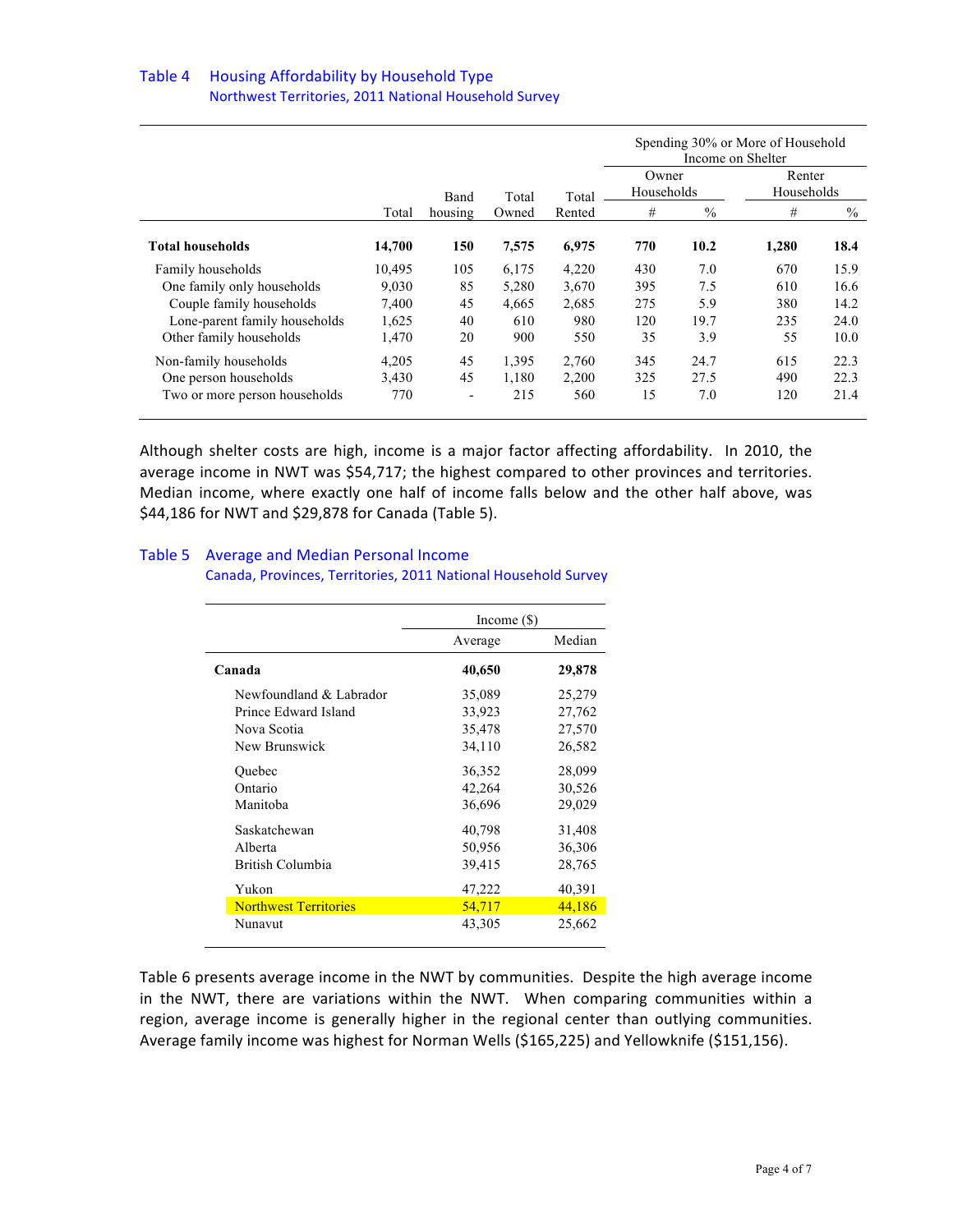|                              | Personal<br>Income $(\$)$ | Family<br>Income $(\$)$ | Couple-only<br>Family income<br>$(\$)$ | Couple-with-<br>children Family<br>income $(\$)$ | Lone-parent<br>Family<br>income $(\$)$ |
|------------------------------|---------------------------|-------------------------|----------------------------------------|--------------------------------------------------|----------------------------------------|
| <b>Northwest Territories</b> | 54,717                    | 127,512                 | 134,053                                | 146,799                                          | 71,716                                 |
| <b>Beaufort Delta</b>        | 43,897                    | 100,156                 | 119,897                                | 112,865                                          | 61,879                                 |
| Aklavik                      | 31,345                    | 79,134                  | 104,114                                | 90,073                                           | 47,213                                 |
| Fort McPherson               | 28,207                    | 70,429                  | 61,283                                 | 91,470                                           | 45,175                                 |
| Inuvik                       | 53,795                    | 119,569                 | 135,043                                | 132,198                                          | 75,078                                 |
| Paulatuk                     | 29,575                    | 78,304                  | $\overline{a}$                         | 88,642                                           | 48,421                                 |
| Sachs Harbour                | $\mathbf X$               | $\mathbf{X}$            | $\mathbf X$                            | $\mathbf X$                                      | $\mathbf X$                            |
| Tsiigehtchic                 | $\mathbf X$               | $\mathbf X$             | X                                      | $\mathbf X$                                      | $\mathbf X$                            |
| Tuktoyaktuk                  | 32,641                    | 78,317                  | 98,223                                 | 86,253                                           | 49,526                                 |
| Ulukhaktok                   | 31,571                    | 67,038                  | 101,709                                | 76,386                                           | 44,023                                 |
| Dehcho                       | 39,353                    | 89,063                  | 88,795                                 | 102,962                                          | 61,146                                 |
| Fort Liard                   | 34,562                    | 80,688                  | 90,939                                 | 86,744                                           | 48,155                                 |
| Fort Providence              | 30,931                    | 74,744                  | 69,415                                 | 82,603                                           | 62,901                                 |
| Fort Simpson                 | 50,830                    | 108,216                 | 107,128                                | 134,425                                          | 69,433                                 |
| Hay River Reserve            | 26,087                    | 64,370                  | 43,828                                 | 82,609                                           | 42,867                                 |
| Kakisa                       | $\mathbf X$               | X                       | $\mathbf X$                            | $\mathbf X$                                      | X                                      |
| Nahanni Butte                | $\mathbf X$               | $\mathbf{x}$            | $\mathbf X$                            | $\mathbf X$                                      | $\mathbf X$                            |
| <b>Trout Lake</b>            | $\mathbf X$               | $\mathbf X$             | $\mathbf X$                            | $\mathbf X$                                      | $\mathbf x$                            |
| Sahtu                        | 47,210                    | 110,382                 | 126,460                                | 123,736                                          | 62,563                                 |
| Colville Lake                | $\mathbf X$               | $\mathbf X$             | $\mathbf x$                            | $\mathbf x$                                      | $\mathbf x$                            |
| Déline                       | 33,061                    | 90,815                  | 91,675                                 | 105,855                                          | 62,647                                 |
| Fort Good Hope               | 31,210                    | 79,505                  | 77,230                                 | 94,149                                           | 46,549                                 |
| Norman Wells                 | 77,630                    | 165,225                 | 176,938                                | 182,741                                          | 88,826                                 |
| Tulita                       | 32,585                    | 73,965                  | 52,294                                 | 96,648                                           | 53,056                                 |
| <b>South Slave</b>           | 53,075                    | 119,817                 | 123,217                                | 141,389                                          | 65,276                                 |
| Enterprise                   | $\mathbf x$               | $\mathbf{x}$            | $\mathbf x$                            | $\mathbf x$                                      | $\mathbf x$                            |
| Fort Resolution              | 38,026                    | 91,770                  | 94,951                                 | 115,703                                          | 51,741                                 |
| Fort Smith                   | 49,418                    | 109,577                 | 114,980                                | 126,774                                          | 61,695                                 |
| Hay River                    | 57,802                    | 129,589                 | 127,069                                | 155,964                                          | 73,201                                 |
| Łutselk'e                    | 36,317                    | 86,136                  | 146,943                                | 92,629                                           | 38,916                                 |
| <b>Tlicho</b>                | 36,688                    | 102,719                 | 106,816                                | 121,216                                          | 52,472                                 |
| Behchokò                     | 37,923                    | 104,963                 | 106,528                                | 127,754                                          | 53,145                                 |
| Gamètì                       | 35,059                    | 100,055                 | $\overline{a}$                         | 112,371                                          | 54,766                                 |
| Wekweètì                     | $\mathbf X$               | $\mathbf X$             | $\mathbf X$                            | $\mathbf X$                                      | $\mathbf X$                            |
| Whati                        | 31,757                    | 87,465                  | $\overline{a}$                         | 101,685                                          | 48,321                                 |
| <b>Yellowknife Area</b>      | 64,368                    | 150,556                 | 149,218                                | 173,073                                          | 85,737                                 |
| Detah                        | $\mathbf X$               | $\mathbf X$             | $\mathbf X$                            | $\mathbf X$                                      | $\mathbf X$                            |
| Yellowknife                  | 64,644                    | 151,156                 | 149,927                                | 173,502                                          | 86,369                                 |
|                              |                           |                         |                                        |                                                  |                                        |

### Table 6 Average Income

)))))))))))))))))))Northwest)Territories,)Communities,)2011)National)Household)Survey

'x' – data are suppressed to meet confidentiality requirement of the Statistics Act

'-' - data are not available

The source of income is also important. The total income for the population in private households can be broken down into two basic components: market income and government transfers. In the NWT, 92.3% of total income was from market income in 2010 and 7.7% was from government transfers. In the NWT, employment income accounted for 87.8% of market income, the highest amongst all the provinces and territories. The government transfer payments in NWT was the second smallest after Alberta (7.3%).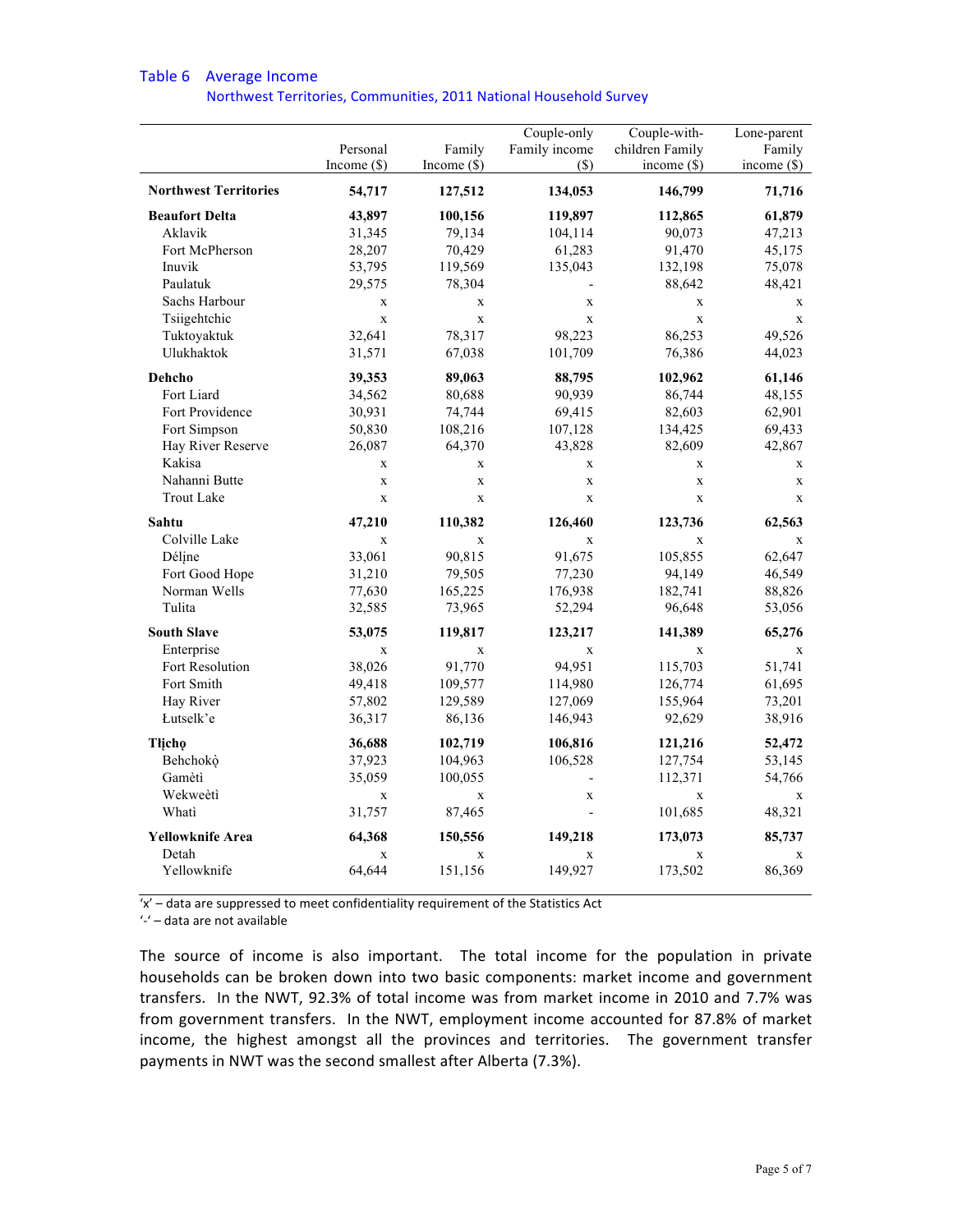Figure 1 demonstrates average personal income by community. Norman Wells has the highest average personal income amongst all the communities followed by Yellowknife and Hay River. Communities with suppressed income information are not shown on the graph.



# Figure 1 Average Personal Income by Community )))))))))))))))))))Northwest)Territories,)Communities,)2011)National)Household)Survey

#### Table 8 Average and Median Personal Income by Selected Characteristics )))))))))))))))) Northwest)Territories,)2011)National)Household)Survey

| 60,000<br>50,000<br>Fort Smith<br>40,000<br>Fort Resolution<br>30,000<br>Behchokò<br>Łutselk'e<br>Gamètì<br>Fort Liard<br>Déljne<br>Tulita<br>Tuktoyaktuk<br><b>Ulukhaktok</b><br>Whati<br>Fort Good Hope<br>Aklavik<br>Fort Providence<br>Paulatuk<br>Fort McPherson<br>20,000<br>Hay River Reserve<br>10,000<br>Table 8 shows average and median personal incomes by selected characteristics for the NWT.<br>Males have higher average income than females. Income also differs by occupation. The<br>average employment income was highest for those in the management occupation with<br>\$90,333, and lowest for those in sales and services with \$28,652. | Hay River<br>Northwest Territories<br>Inuvik<br>Fort Simpson | Norman Wells<br>Yellowknife |
|-------------------------------------------------------------------------------------------------------------------------------------------------------------------------------------------------------------------------------------------------------------------------------------------------------------------------------------------------------------------------------------------------------------------------------------------------------------------------------------------------------------------------------------------------------------------------------------------------------------------------------------------------------------------|--------------------------------------------------------------|-----------------------------|
| <b>Table 8</b><br>Average and Median Personal Income by Selected Characteristics                                                                                                                                                                                                                                                                                                                                                                                                                                                                                                                                                                                  |                                                              |                             |
| Northwest Territories, 2011 National Household Survey                                                                                                                                                                                                                                                                                                                                                                                                                                                                                                                                                                                                             |                                                              |                             |
|                                                                                                                                                                                                                                                                                                                                                                                                                                                                                                                                                                                                                                                                   | Average (\$)                                                 | Median (\$)                 |
| <b>Total Personal Income</b>                                                                                                                                                                                                                                                                                                                                                                                                                                                                                                                                                                                                                                      | 54,717                                                       | 44,186                      |
| Males                                                                                                                                                                                                                                                                                                                                                                                                                                                                                                                                                                                                                                                             | 61,143                                                       | 50,575                      |
| Females                                                                                                                                                                                                                                                                                                                                                                                                                                                                                                                                                                                                                                                           | 48,150                                                       | 38,479                      |
| <b>Employment Income</b>                                                                                                                                                                                                                                                                                                                                                                                                                                                                                                                                                                                                                                          | 56,184                                                       | 49,153                      |
| Management Occupations                                                                                                                                                                                                                                                                                                                                                                                                                                                                                                                                                                                                                                            | 90,333                                                       | 86,591                      |
| Business, Finance & Administration Occupations                                                                                                                                                                                                                                                                                                                                                                                                                                                                                                                                                                                                                    | 58,182                                                       | 59,981                      |
| Natural & Applied Sciences and Related Occupations                                                                                                                                                                                                                                                                                                                                                                                                                                                                                                                                                                                                                | 80,960                                                       | 83,529                      |
| <b>Health Occupations</b>                                                                                                                                                                                                                                                                                                                                                                                                                                                                                                                                                                                                                                         | 86,208                                                       | 74,575                      |
| Occupations in Education, Law and Social, Community and Government Services                                                                                                                                                                                                                                                                                                                                                                                                                                                                                                                                                                                       | 66,827                                                       | 67,155                      |
| Occupations in Art, Culture, Recreation and Sport                                                                                                                                                                                                                                                                                                                                                                                                                                                                                                                                                                                                                 | 32,829                                                       | 22,049                      |
| Sales & Services Occupations                                                                                                                                                                                                                                                                                                                                                                                                                                                                                                                                                                                                                                      | 28,652                                                       | 20,067                      |
| Trades, Transport and Equipment Operators and Related Occupations                                                                                                                                                                                                                                                                                                                                                                                                                                                                                                                                                                                                 | 51,381                                                       | 44,372                      |
| Natural Resources, Agriculture and Related Production Occupations<br>Occupations in Manufacturing and Utilities                                                                                                                                                                                                                                                                                                                                                                                                                                                                                                                                                   | 50,582<br>63,877                                             | 32,844<br>47,080            |